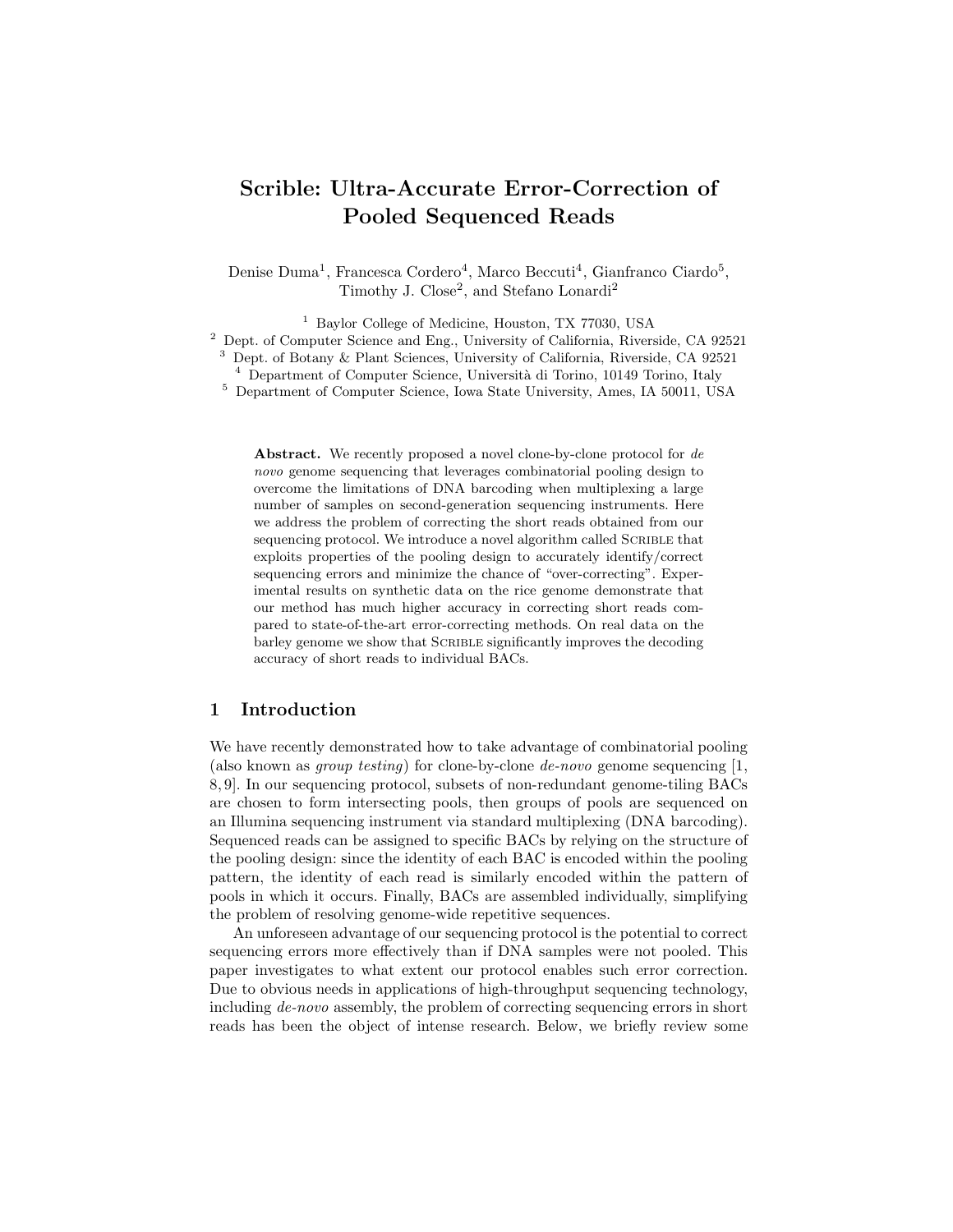of these efforts, noting that our approach is substantially different, due to its original use of the pooling design.

Most error correction methods take advantage of the high sequencing depth provided by second-generation sequencing technology to detect erroneous base calls. For instance, Shrec [12] carries out error correction by building a generalized weighted suffix tree on the input reads, where the weight of each tree node depends on its coverage depth. If the weight of a node deviates significantly from the expectation the substring corresponding to that node is corrected to one of its siblings. Hitec [4] builds a suffix array of the set of reads and uses the longest common prefix information to count how many times short substrings are present in the input. These counts are used to decide the correct nucleotide following each substring. Hitec was recently superseded by Racer [5], from the same research group, which improves the time- and space-efficiency by using a hash table instead of a suffix array.

Several other error-correction methods are based on k-mer decomposition of the reads, e.g., Sga [13], Reptile [16] and Quake [6]. Sga uses a simple frequency threshold to separate "trusted" k-mers from "untrusted" ones, then performs base changes until untrusted  $k$ -mers can become trusted. REPTILE builds a  $k$ -mer tiling across reads, then corrects erroneous  $k$ -mers based on contextual information provided by their trusted neighbor in the tiling. Quake uses a coverage-based cutoff to determine erroneous k-mers, then corrects the errors by applying the set of corrections that maximizes a likelihood function. The likelihood of a set of corrections is defined by taking into account the error model of the sequencing instrument and the specific genome under study. Other methods are based on multiple sequence alignments. For example, CORAL [11] builds a multiple alignment for clusters of short reads, then corrects errors by majority voting.

## 2 Preliminaries

Our algorithm corrects reads, short strings over the alphabet  $\Sigma = \{A, C, G, T\}.$ With r[i] we denote the i-th symbol in read r. A k-mer  $\alpha$  is any substring of a read r such that  $|\alpha| = k$ . A BAC (clone) is a 100–150kb fragment of the target genome replicated in a E. coli cell.

### 2.1 Pooling Design

After the selection of the BACs to be sequenced (see  $[8, 9]$  for more details), we pool them according to a scheme that allows us to decode (assign) sequenced reads back to their corresponding BACs.

The design of a pooling scheme reduces to the problem of building a dis*junctive* matrix  $\Phi$  where columns correspond to BACs to be pooled and rows correspond to pools. Let w be a subset of the columns  $(BACs)$  of the design matrix  $\Phi$  and  $p(w)$  be the set of rows (pools) that contain at least one BAC in w: the matrix  $\Phi$  is said to be *d*-disjunct (or *d*-decodable) if, for any choice of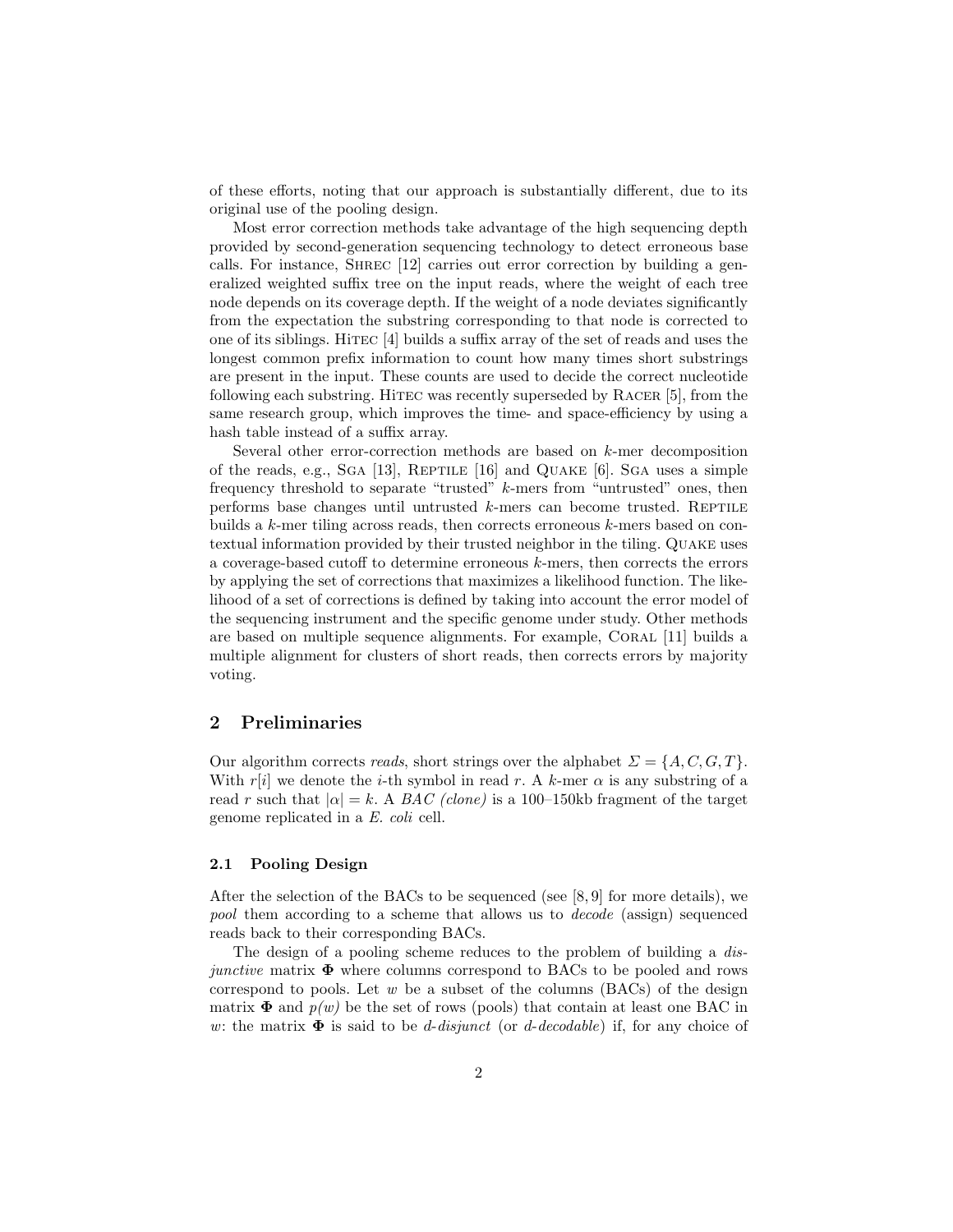$w_1$  and  $w_2$  with  $|w_1| = 1$ ,  $|w_2| = d$ , and  $w_1 \not\subset w_2$ , we have that  $p(w_1) \not\subset p(w_2)$ . Intuitively, d represents the maximum number of positives that are guaranteed to be identified by the pooling design.

We pool BACs using a combinatorial pooling scheme called *Shifted Transver*sal Design (STD) [15]. STD is a layered design: the rows of the design matrix Φ are organized into multiple redundant layers such that each pooled variable (BAC) appears exactly once in each layer, that is, a layer is a partition of the set of variables. STD is defined by parameters  $(q, L, \Gamma)$  where L is the number of layers, q is a prime number equal to the number of rows (pools) in each layer and  $\Gamma$  is the *compression level* of the design. To pool *n* variables, STD uses  $m = q \times L$ pools. The set of L pools defines a unique pooling pattern for each variable, and can be used to retrieve its identity. We call this set the signature of the variable. The compression level  $\Gamma$  is defined to be the smallest integer such that  $q^{\Gamma+1} \geq n$ . STD has the desirable property that any two variables co-occur in at most  $\Gamma$ pools, therefore by choosing a small value for  $\Gamma$  one can make STD pooling very robust to decoding errors. The parameter  $\Gamma$  is also related to the decodability of the design through the equation  $d = |(L-1)/\Gamma|$ . Therefore,  $\Gamma$  can be seen as a trade-off parameter: the larger it is, the more items can be tested, up to  $q^{T+1}$ , but fewer positives can be reliably identified, up to  $\lfloor (L-1)/\Gamma \rfloor$ . For more details on this pooling scheme and its properties, see [15].

#### 2.2 Read decoding

As the read decoding problem is presented elsewhere [1, 8, 9], here we only provide a brief overview to motivate the necessity of correcting reads before decoding them. Given a set of pools P and a set of BACs B, the *signature* for a BAC  $b \in \mathcal{B}$ defines the subset  $A \subset \mathcal{P}$  of pools  $(|A| = L)$  in which BAC b is assigned to. Given a set  $\mathcal{R}_p$  of reads for each pool  $p \in \mathcal{P}$ , and the set of all BAC signatures the read decoding problem is to determine, for each read  $r \in \mathcal{R}_p$ , the BAC(s) from which  $r$  originated. In  $[8]$  we solved the read decoding problem with a combinatorial algorithm, while in [1] we proposed a compressed sensing approach. In [9] we further improved the decoding by a "data slicing" approach. In all cases, we first decompose reads into their constituent  $k$ -mers and compute, for each  $k$ -mer, the number of times it occurs in each pool (the k-mer *frequency vector*).

The problems of decoding and error-correction are mutually dependent: correcting sequencing errors will improve the accuracy of decoding; a more accurate decoding can help correcting the reads more effectively (as it will become clear later).

## 3 Methods

### 3.1 Indexing k-mers

We first preprocess all reads  $r(|r| \geq k)$  in a pool  $p \in \mathcal{P}$  by sliding a window of size k on each read  $r \in \mathcal{R}_p$  to produce  $|r| - k + 1$  k-mers. The identity of these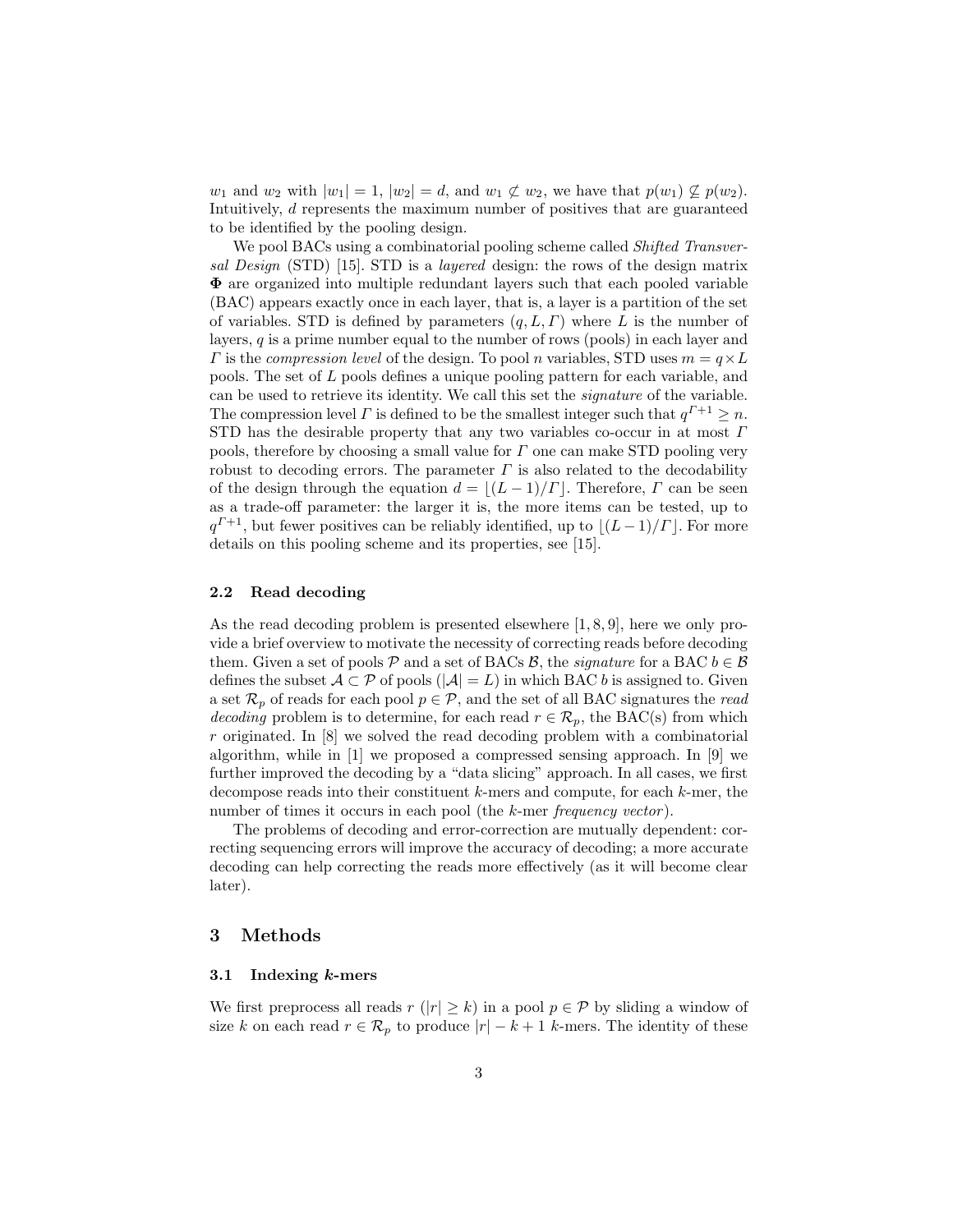k-mers is encoded in a function *poolcount*:  $\Sigma^k \times \mathcal{P} \to \mathbf{N}$ , where *poolcount*( $\alpha$ , p) is the number of times  $k$ -mer  $\alpha$  (or its reverse complement) appears in pool p. We also define three additional functions, namely (i) pools:  $\Sigma^k \to 2^{\mathcal{P}}$  where  $pools(\alpha)$  is the set of pools where k-mer  $\alpha$  appears at least once, (ii) count:  $\Sigma^k \to \mathbb{N}$  where  $count(\alpha)$  is the total number of times  $\alpha$  appears in any of the pools, and (iii)  $bacs \colon \Sigma^k \to 2^k$  where  $bacs(\alpha)$  is the set of BACs corresponding to  $pools(\alpha)$ , i.e., the BACs whose signature is included in  $pools(\alpha)$ . Observe that  $pools(\alpha) = \{p \in \mathcal{P} : poolcount(\alpha, p) > 0\},\ count(\alpha) = \sum_{p \in \mathcal{P}} poolcount(\alpha, p),$  and that  $bacs(\alpha)$  can be determined by matching  $pools(\alpha)$  against the set of all BAC signatures. As a consequence, we only need to explicitly store *poolcount* into a hash table.

#### 3.2 Identification and correction of sequencing errors

Taking advantage of the pooling design, we can assume that any k-mer  $\alpha$  such that  $|pools(\alpha)| \le L$  (i.e.,  $\alpha$  occurs in a few pools, less than the expected L) is considered erroneous. This assumption holds when the sequencing depth is sufficiently high, so that each genomic location is covered by several correct k-mers possibly mixed with a few corrupted k-mers. In practice, the depth of sequencing can vary significantly along the genome. When it is particularly low, it is possible (although unlikely) for a correct  $k$ -mer to appear in fewer than  $L$ pools.

These low-frequency  $k$ -mers are also responsible for the large majority of the entries in the hash table for *poolcount*. To save memory, we do not store a k-mer in the hash table during the pre-processing phase if it appears in fewer than  $l$ pools, where  $1 \leq l \leq L$  is a user-defined parameter. At the other end, a k-mer  $\alpha$ is deemed repetitive if  $|pools(\alpha)| > h$ , where h is another user-defined parameter such that  $dL < h \leq qL$ .

After building the hash table for poolcount, we process the reads one by one. If a k-mer  $\alpha$  in read r is absent from the hash table, it is assumed to be incorrect. Our algorithm attempts to correct  $\alpha$  by changing the nucleotide at either its first or its last position into the other three possible nucleotides (we discuss below how to determine the position). The three variants are searched in the hash table: if only one is present, then it is the correct version of  $\alpha$ , assuming that  $\alpha$  contains only one error. If multiple variants of  $\alpha$  are found in the hash table, the algorithm analyzes the read r to which  $\alpha$  belongs. For any correct k-mer β in r, we expect  $pools(β)$  to equal one of the BAC signatures or the union of up to d BAC signatures. Furthermore, any other correct k-mer  $\gamma$  in r either satisfies  $pools(\gamma) = pools(\beta)$ , or  $pools(\gamma) \cap pools(\beta)$  is equal to a BAC signature. The second condition takes into account the case when a portion of r originates from the overlapping region between BACs.

Given a read r, let  $C = \alpha_1, \alpha_2, \ldots, \alpha_{|r|-k+1}$  be the set of its k-mers in left to right order, i.e.,  $\alpha_1 = r[1, k], \alpha_2 = r[2, k + 1],$  etc. We define a *correct set* (or c-set)  $\mathcal{C}'$  as a maximal contiguous subset of  $\mathcal C$  such that all k-mers in  $\mathcal{C}'$  are either repetitive or all share the same BAC signature or the union of up to d BAC signatures.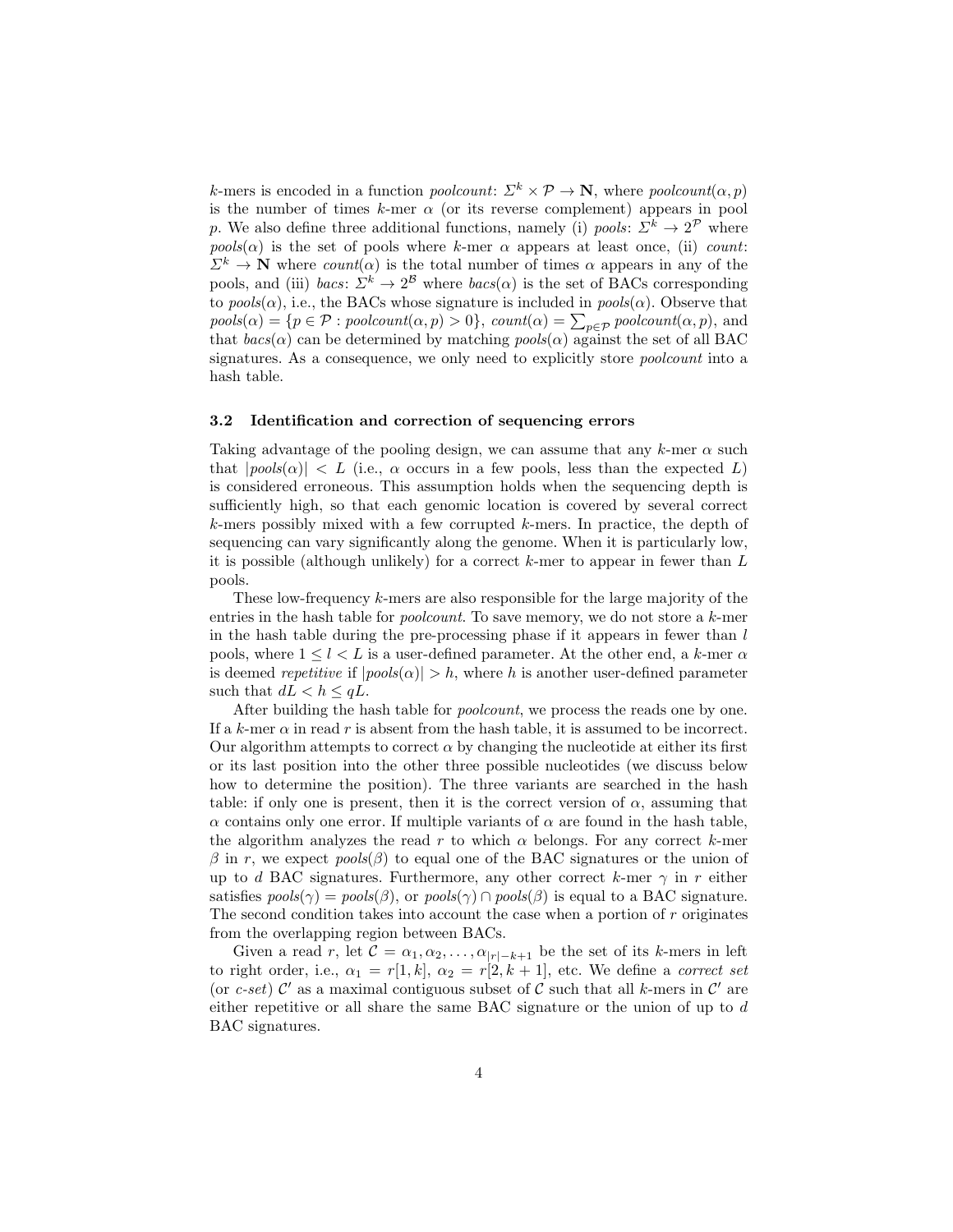If r has only one non-empty c-set  $\mathcal{C}'$ , we can use  $\mathcal{C}'$  as a starting point to correct the remaining k-mers. Any c-set  $\mathcal{C}'$  contains at least one *border* k-mer  $\alpha_i$ such that  $\alpha_{i-1} \notin \mathcal{C}'$  when  $i > 1$  (or  $\alpha_{i+1} \notin \mathcal{C}'$  when  $i < |r| - k + 1$ ). Without loss of generality, assume  $\alpha_{i-1} \notin \mathcal{C}'$ . The c-set is "interrupted" at position *i* because  $r[i - 1]$  is a sequencing error. Thus, we can attempt to change  $r[i - 1]$  to any of the other three nucleotides, and search the variant k-mer  $\alpha'_{i-1}$  in the hash table. If  $base(\alpha'_{i-1})$  match the shared signature in the c-set  $\mathcal{C}'$ , we have found the right correction for nucleotide  $r[i-1]$  so we add  $\alpha'_{i-1}$  to  $\mathcal{C}'$  and let it become the new border  $k$ -mer. We then repeat the process of extending  $\mathcal{C}'$  by correcting the  $k$ -mer preceding its new border  $k$ -mer (of course, the one correction we just made might actually suffice to correct multiple  $k$ -mers, up to  $k$  of them, in fact). This iterative process continues until  $\mathcal{C}'$  has been extended to encompass the whole read  $r$ . Note that when correcting a read from pool  $p$ , we also update the hash table: for each k-mer  $\alpha$  corrected into  $\alpha'$ , we increase poolcount $(\alpha', p)$  by one and decrease  $poolcount(\alpha, p)$  by one.

If the read contains multiple c-sets with conflicting signatures, we first assume that the first c-set is correct and try to correct the entire read accordingly. If we succeed, we have identified the correct c-set. Otherwise we assume that the second c-set is correct, and so on. If none of the c-sets leads to a successful correction of the entire read, we do not correct the read. Figure 1 illustrates an example with two c-sets.

To deal with an arbitrary number of c-sets, we employ an iterative deepening depth first search (IDDFS) heuristic strategy [10]. For each read, IDDFS searches for the correction path with the smallest number of nucleotide changes by starting with a small search depth (maximum number of base changes allowed at the current iteration) and by iteratively increasing the depth until either a solution is found or we reach the maximum number of base changes allowed.

Our proposed  $k$ -mer based error correction is sketched as CORRECTION (Algorithm 1). For each read, CORRECTION starts by determining the set of all repetitive and non-repetitive *csets* which will be extended one by one from left to right until all the k-mers of the read are considered. If conflicting c-sets are detected, they are removed from csets one at a time when attempting correction. For a given *cset*, we denote by *begin* and *end* its left and right border k-mers respectively. Also, we denote by bacs the BACs whose signature is shared by all the k-mers in cset. Starting at line 7, we iteratively call the recursive function IDDFSearch with the maximum number of corrections corr allowed at the current iteration. If we can correct the entire read with exactly corr base changes, we output the corrected read and stop. Otherwise we increment corr and repeat the search.

Algorithm 2 sketches the recursive function IDDFSearch. When the entire read is covered by a single c-set or by several non-conflicting repetitive and nonrepetitive c-sets, the corrected read is produced and the algorithm stops (lines 2-5). Otherwise, the algorithm tries to extend the current cset either to the left (line 9) or to the right (line 13). If *cset* is extended to the left, the algorithm needs to correct the read position errPos corresponding to the first nucleotide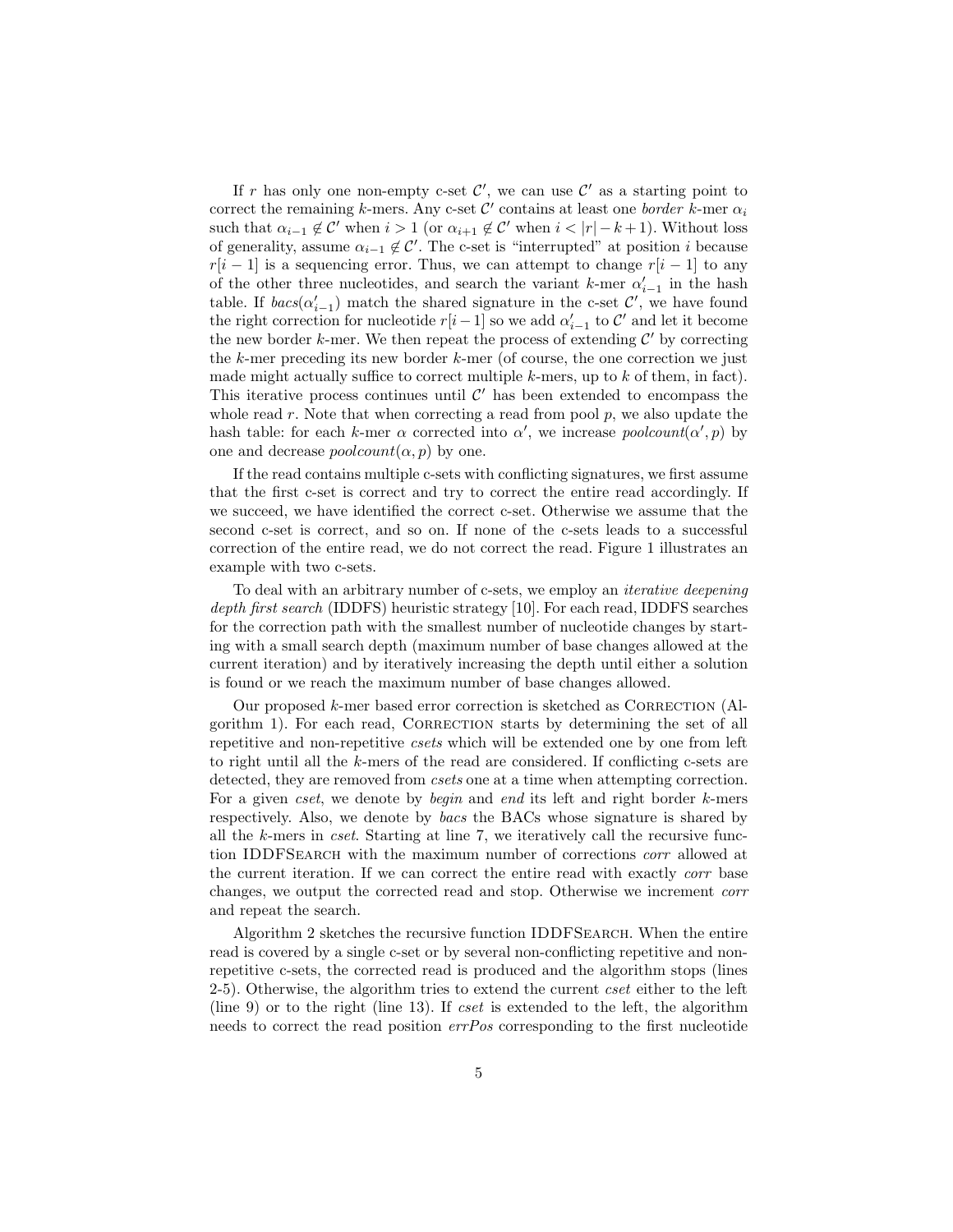

Fig. 1: An illustration of our error-correction strategy. C-sets are colored with dark and light gray. First, we assume that the read belongs to BAC  $X$ ; in this case, the read positions corresponding to the first nucleotide of the  $k$ -mer starting at  $a$ , the last nucleotide of the  $k$ -mer starting at  $b$ , the first nucleotide of the  $k$ -mer starting at  $c$ and at least one more position in the portion  $w$  of the read (because the length of  $w$ is between k and  $2k - 1$ ) must be corrected. If we assume that the read belongs to BAC  $Y$ , the read positions corresponding to the first nucleotide of the  $k$ -mer starting at d, the last nucleotide of the k-mer starting at  $e$  and at least two more positions in the portion z of the read (because the length of z is between  $2k$  an  $3k - 1$ ) must be corrected.

of the k-mer starting at cset.begin – 1 (lines 10-11). If cset is extended to the right, the algorithm needs to correct the read position errPos corresponding to the last nucleotide of the k-mer starting at  $cset.end + 1$  (lines 14-15). Line 17 calls the function KMERCORRECT (Algorithm 3) with the kmer which is currently being corrected. KMERCORRECT searches for *kmer* in the hash table (line 2) and if found, verifies that the  $BAC(s)$  associated with it,  $base( kmer),$ agree with the shared BAC signature(s) in *cset* (line 11). If this is the case, kmer is assumed to be correct and read is updated with the current base change (line 16 or line 21, depending on the direction). The variable cset is also extended by one position either to the left or to the right (line 18 or line 23). Line 17 in Algorithm 2 checks the same  $k$ -mer as found in read without changing it. This is necessary after every successful correction, so that, when extending the current c-set, we know that the  $k$ -mers we add contain no further errors. When all k-mers not initially covered by c-sets are checked and all c-sets are extended without detecting further errors, we have corrected the entire read, and we return from the recursive call and produce the solution. If instead we detect additional errors by checking the k-mers not initially covered by c-sets, the algorithm tries all three alternative nucleotides at the erroneous position detected, errPos (line 23 in Algorithm 2) and calls KMERCORRECT with the modified  $k$ -mer. Upon a successful return from KMERCORRECT, we recursively call IDDFSEARCH (line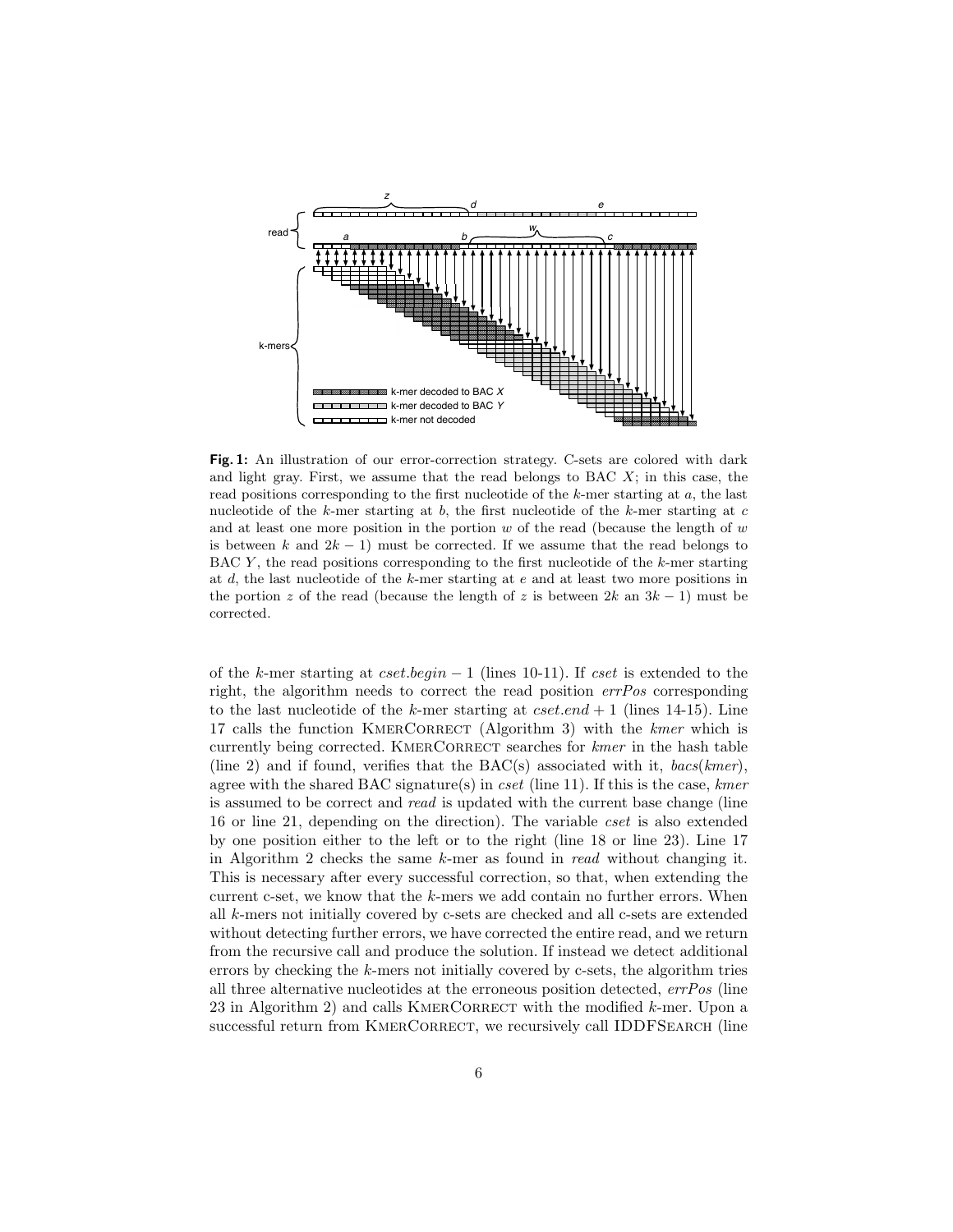#### ALGORITHM 1: CORRECTION (read-set R, hashtable H)



31). The nucleotide changes at errPos and the calls to the two functions are only made if the total number of corrections so far does not exceed corr, the maximum number of corrections allowed at the current iteration (line 21).

## 4 Experimental Results

We present an experimental evaluation of our method on short reads derived from BACs belonging to a Minimum Tiling Path (MTP) of the rice and barley genomes. As its name suggests, an MTP is a set of BACs which cover the genome with minimum redundancy. The construction of an MTP for a given genome requires a physical map but we do not discuss either procedure here (see, e.g., [3, 8] for details).

The use of an MTP allows us to assume that at most two (or three, to account for imperfections) BACs overlap each other. This assumption leads to a 3-decodable pooling design. To achieve  $d = 3$  for STD [15], we choose parameters  $L = 7, \Gamma = 2$  and  $q = 13$ , so that  $d = |(L-1)/\Gamma| = 3, m = qL = 91$ , and  $n = q^{T+1} = 2{,}197$ . With this parameter choices, we can handle up to 2,197 BACs using 91 pools organized in 7 redundant layers of 13 pools each. Since each layer is a partition of the set of pooled BACs, each BAC is pooled in exactly 7 pools (which is its signature). In addition, pools are well-balanced, as each pool contains exactly  $q^T = 169$  BACs. By the properties of this pooling design, any two BAC signatures share at most  $\Gamma = 2$  pools and any three BAC signatures share at most  $3\Gamma = 6$  pools [15].

Once the set of MTP BACs has been pooled, we sequenced the resulting pools and used the read decoding algorithm HASHFILTER  $[8, 9]$  to assign the reads back to their source BACs, and finally assemble each BAC individually. Error correction is applied prior to read decoding. All experiments were carried out on an Intel Xeon X5660 2.8GHz server with 12 CPU cores and 192GB of RAM.

For our correction algorithm SCRIBLE, we used parameters  $k = 31, l = 3$ ,  $h = 45$ , and a maximum of 4 corrections per read, unless otherwise noted. An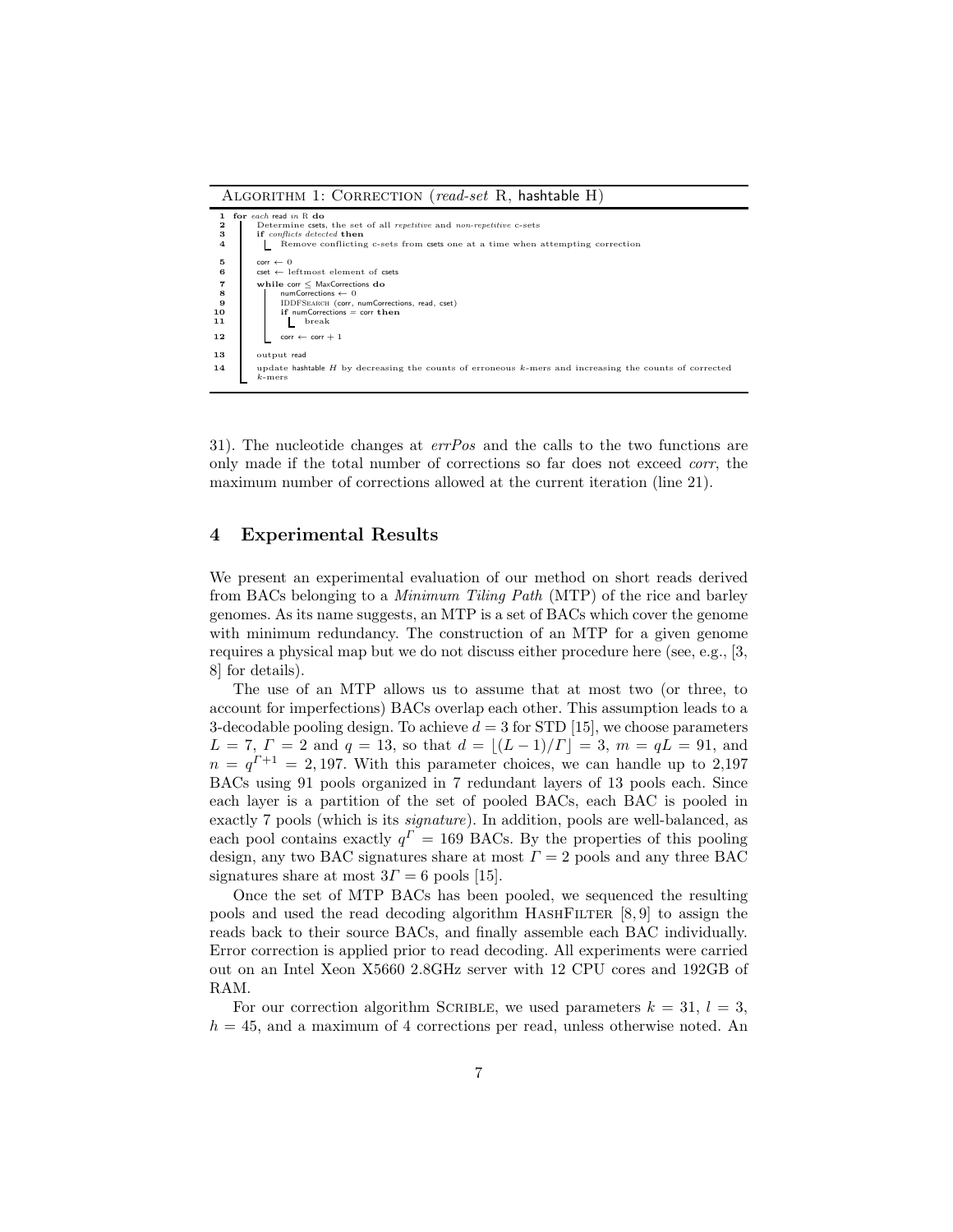ALGORITHM 2: IDDFSEARCH(corr, numCorrections, read, cset)



analysis of other choices of  $k$  is carried out later in Figure 2. The other methods corrected all the reads in the 91 pools together (not pool-by-pool).

#### 4.1 Results on Synthetic Reads for the Rice Genome

We tested our error correction method on short reads from the rice genome (Oryza sativa) which is a fully sequenced 390Mb genome. We started from an MTP of 3,827 BACs selected from a real physical map library of 22,474 BACs. The average BAC length in the MTP was  $\approx 150$ kB. Overall, the BACs in the MTP spanned 91% of the rice genome. We pooled a subset of 2,197 of these BACs into 91 pools according to the parameters defined above.

The resulting BAC pools were "sequenced" in silico using SimSeq, which is a high-quality short read simulator used to generate the synthetic data for Assemblathon [2]. SimSeq uses error profiles derived from real Illumina data to inject realistic substitution errors. We used SimSeq to generate ≈1M paired-end reads per pool with a read length of 100 bases and an average insert size of 300 bases. A total of  $\approx 200M$  bases gave an expected  $\approx 8 \times$  sequencing depth for a BAC in a pool. Since each BAC is present in 7 pools, this is an expected  $\approx 56 \times$ combined coverage before decoding. The average error distribution for the first read in a paired-end read is: 48.42% reads with no error, 34.82% with 1 error,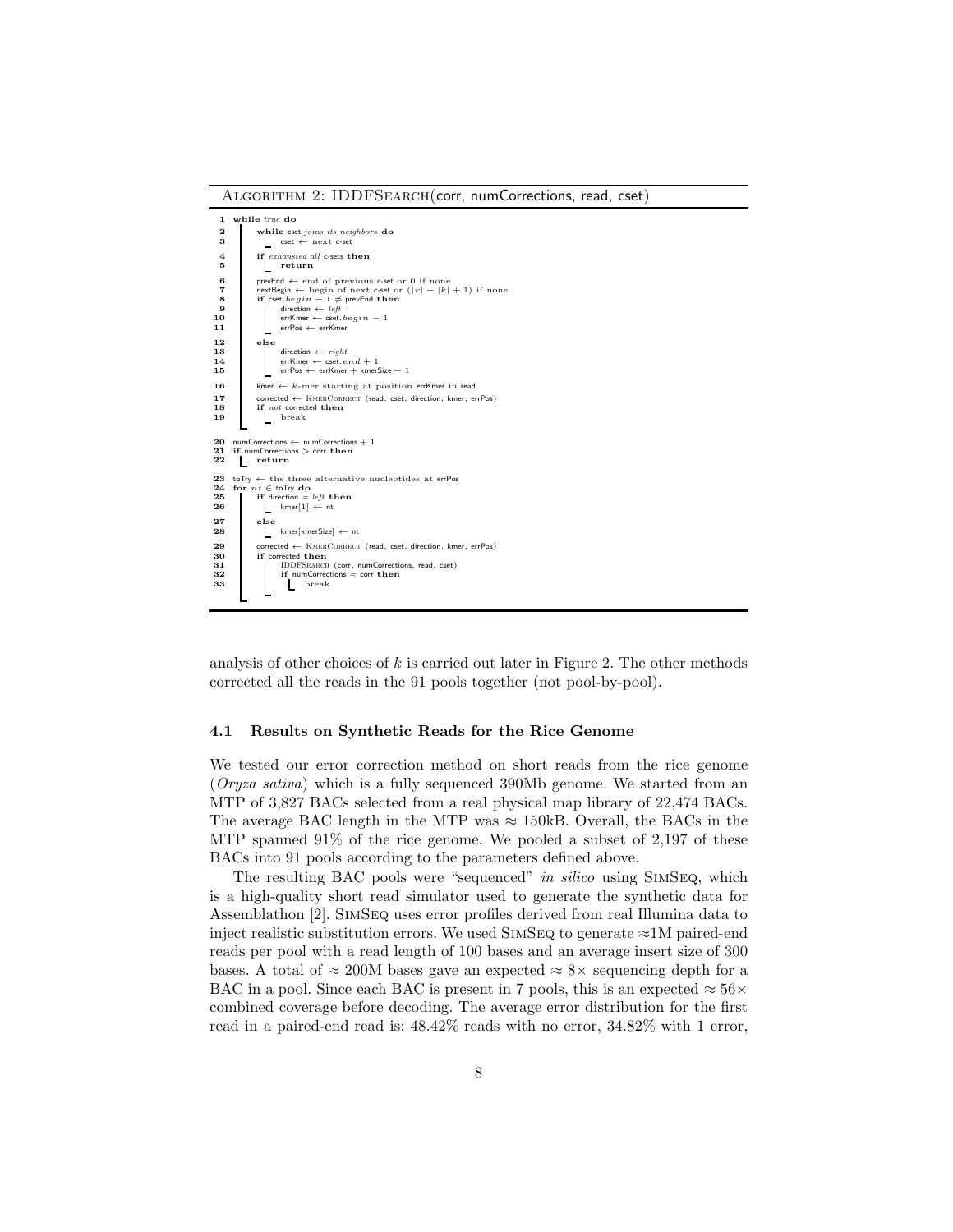

12.96% with 2 errors, 3.14% with 3 errors, 0.57% with 4 errors, 0.08% with 5 errors and  $0.01\%$  with 6 errors. For the second read, the error distribution is: 32.85% no errors, 35.71% with 1 error, 20.75 with 2 errors, 7.91% with 3 errors,  $2.20\%$  with 4 errors,  $0.48\%$  with 5 errors,  $0.09\%$  with 6 errors and  $0.01\%$  with 7 errors.

We compared the performance of SCRIBLE against the state-of-the-art errorcorrection method Racer [5]. The authors of Racer performed extensive experimental evaluations and determined that Racer is superior in all aspects (performance, space, and execution time) to HiTEC, SHREC, REPTILE, QUAKE, and CORAL. We also compare SCRIBLE against SGA [13], as it was not evaluated in [5] but we had evidence it provides good error correction. Sga provides two correction methods, read overlap based and k-mer based, but we only consider the latter.

|                                            |                                                                       |                                                                                                      |  | $\lvert 0 \rvert m m \rvert$ $\lvert 1 \rvert m m \rvert$ $\lvert 2 \rvert m m \rvert$ $\lvert 3 \rvert m m$ $\lvert 4 \rvert m m$ $\lvert 5 \rvert m m$ $\lvert 5 \rvert m m$ |     |
|--------------------------------------------|-----------------------------------------------------------------------|------------------------------------------------------------------------------------------------------|--|--------------------------------------------------------------------------------------------------------------------------------------------------------------------------------|-----|
| Original reads 14.56% 55.98% 85.43% 96.36% |                                                                       |                                                                                                      |  | N/A                                                                                                                                                                            | N/A |
| $_{\rm SGA}$                               |                                                                       | $62.68\%$ 69.58\% 72.31\% 73.23\% 73.23\% 73.23\% 0.58\% 72.31\% 73.23\% 73.23\% 0.58\% 73.23\% 0.59 |  | $228.73 + 0.87$                                                                                                                                                                | 6   |
| <b>RACER</b>                               |                                                                       | $87.10\%$ 93.25% 96.00% 97.10%                                                                       |  | $19.76 + 0.11$                                                                                                                                                                 | 120 |
| <b>SCRIBLE</b>                             | $\left 95.00\% \right  97.77\% \left 98.70\% \right  99.11\% \right $ |                                                                                                      |  | $600 + 2.76$                                                                                                                                                                   | 50  |

Table 1: Percentage of error-corrected reads that map to the rice genome for increasing number of allowed mismatches; execution times (preprocessing + correction) are *per* 1M reads; boldface values highlight the best result in each column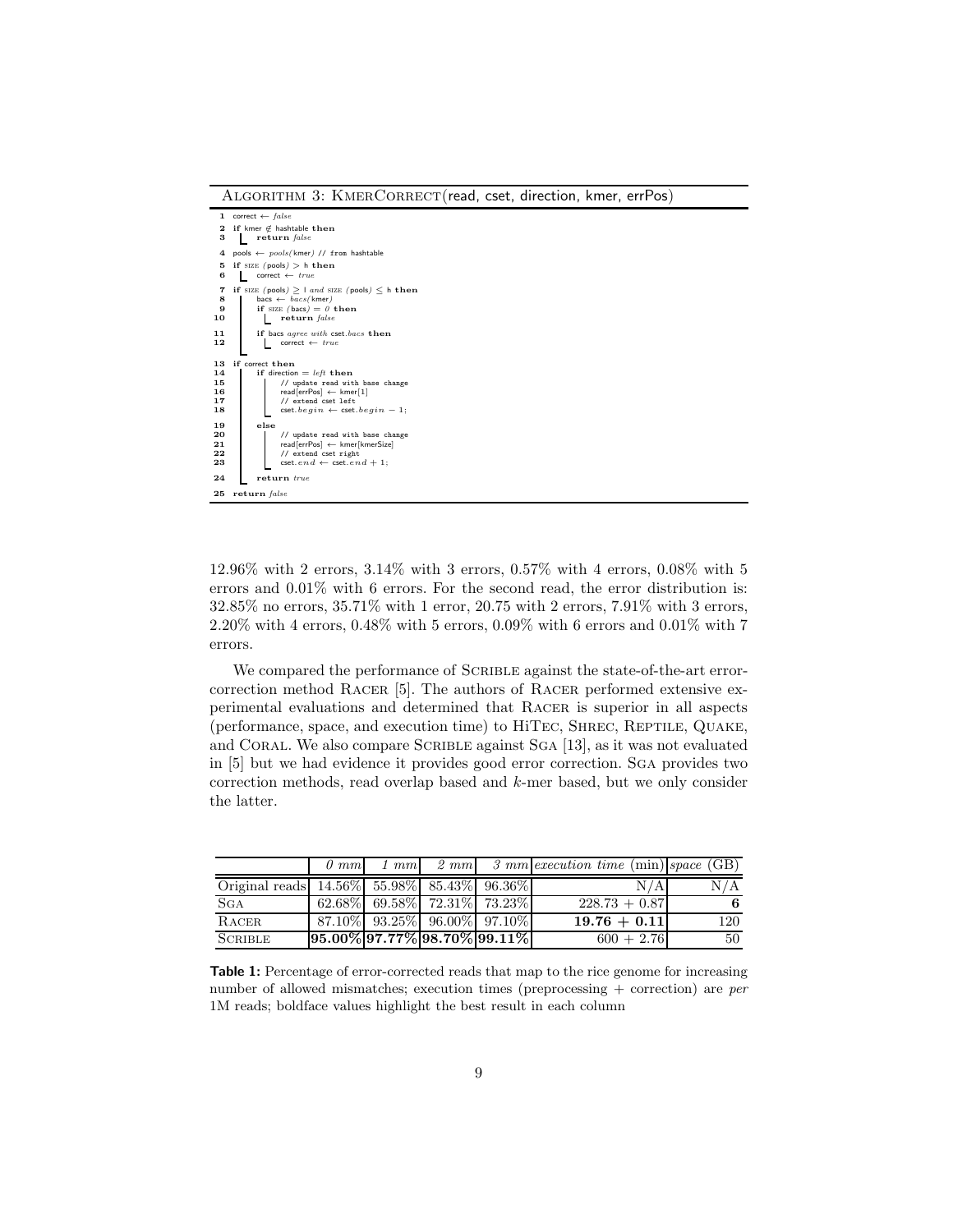Table 1 reports correction accuracy as well as time and space used by each method. As it was done in [5], correction accuracy is determined by mapping the corrected reads to the reference using Bowtie [7] in stringent mode (pairedend, end-to-end alignment). Columns 2, 3, 4, and 5 report the fraction of reads mapped when 0, 1, 2, and 3 mismatches were allowed, respectively. The second row of Table 1 reports the mapping results for the original set of uncorrected reads. The last two columns report time (pre-processing + correction) and memory requirements for each method. The pre-processing time is method dependent: in our method it is the time to build the hash table (which currently is not multithreaded), for Sga it is the time to build the FM-index, and, for Racer it is the time to compute witnesses and counters. For SCRIBLE and SGA we chose a  $k = 31$  because (1) our method performs better with larger k-mer sizes and (2) this is the default choice for SGA. RACER determines the best  $k$ -mer size from the data.

Table 1 shows that SCRIBLE is by far the most accurate. The difference between SCRIBLE and stateof-the-art Racer on a small number of allowed mismatches (which is what matters here) is very significant. In this application domain, accuracy is much more important than time- and space-complexity (as long as time and space are reasonable). The bottleneck in our method is the preprocessing stage (building the hash table), which is currently single-threaded. Figure 2 shows correction accuracy (percentage of mapped reads) for Sga and our method for other choices of k-mer size. As the k-mer size increases, our method corrects more reads, whereas the opposite is true for Sga.



Fig. 2: Correction accuracy for different  $k$ mer sizes for SGA and SCRIBLE  $(x\text{-axis})$ : number allowed mismatches for mapping, y-axis: percentage of reads mapped)

An alternative way to assess the performance of error correction is to assemble the corrected reads, after decoding the reads with HASHFILTER. For this purpose, we used VELVET [17] with hash parameter  $k = 49$  (chosen based on our extensive experience on this dataset). Table 2 reports the averaged results of 2,197 BACs in each of the four datasets. The table shows average coverage, the percentage of reads used by VELVET in the assembly, the number of contigs with length of at least 100 bases, the n50 value, the ratio of the sum of all contigs sizes over their BAC length, and the coverage of the BAC sequence by the assembly. The slightly different coverages depends on the ability of HASHFILTER to decode reads for each dataset. Despite the fact that VELVET employs its own error-correction algorithm, assemblies corrected by Scrible have better statistics (except for the number of contigs) than those obtained using the outputs of the other tools.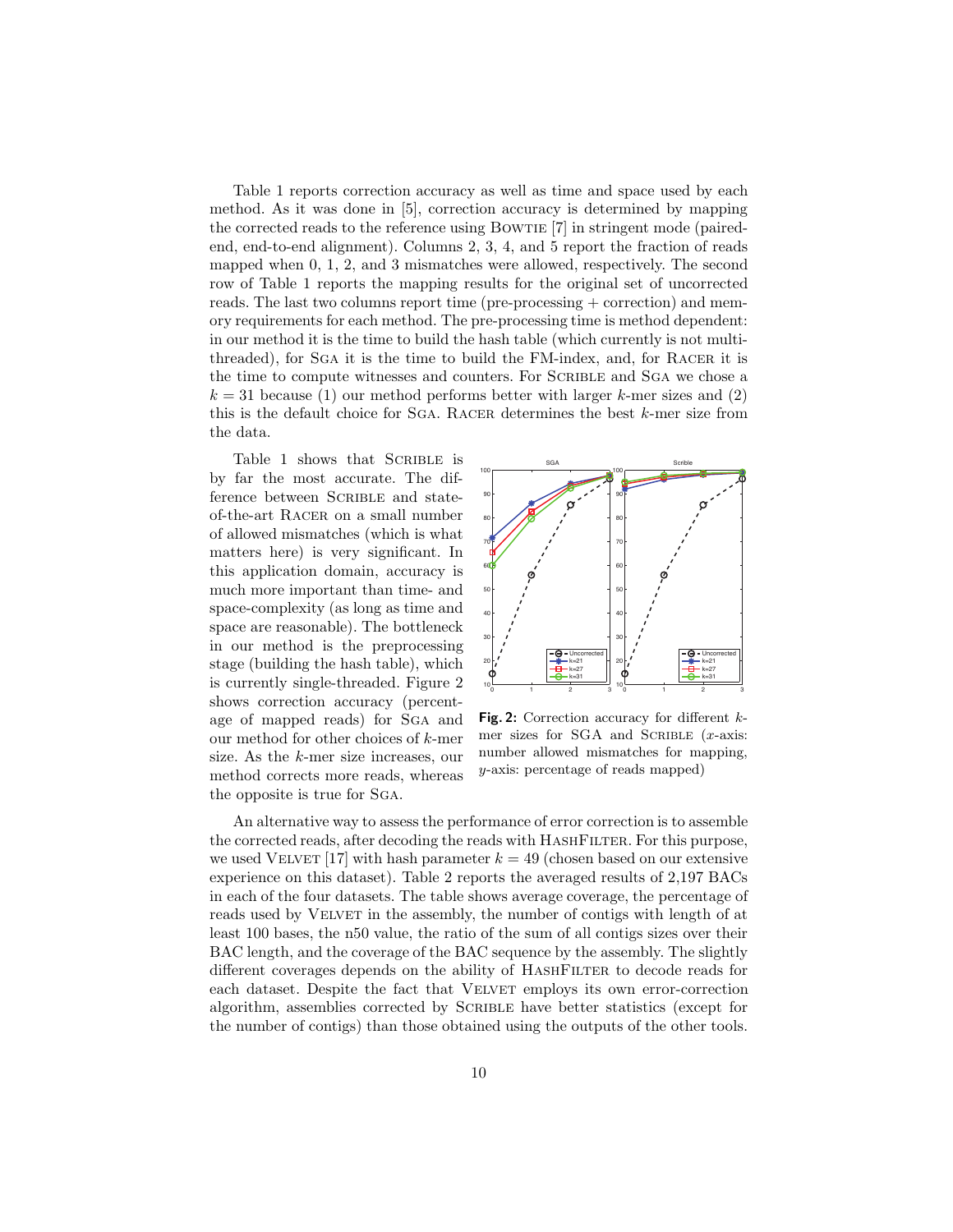|                |        |           |       |        |               | $\vert \textit{coverage} \vert \textit{reads used} \vert \textit{\# of contigs} \vert n50 \rangle$ (bp) $\vert \textit{sum/size} \vert BAC \textit{coverage} \vert n50 \rangle$ |
|----------------|--------|-----------|-------|--------|---------------|---------------------------------------------------------------------------------------------------------------------------------------------------------------------------------|
| Original reads | 88.66x | $92.40\%$ | 52.27 | 35.846 | 89.05%        | 82.22\%                                                                                                                                                                         |
| <b>SGA</b>     | 88.51x | 97.46\%   | 51.90 | 36.603 | $90.33\%$     | 82.88%                                                                                                                                                                          |
| <b>RACER</b>   | 85.48x | 98.22%    | 46.29 | 29.770 | 88.59%        | 81.82\%                                                                                                                                                                         |
| <b>SCRIBLE</b> | 88.76x | 98.43%    | 53.92 |        | 39,422 91.50% | 82.97%                                                                                                                                                                          |

Table 2: Assembly statistics for rice BACs using Velvet on datasets of reads uncorrected and corrected via various methods; all values are an average of 2,197 BACs; boldface values highlight the best result in each column

|                         |                                         | $0 \text{ mm}$ $1 \text{ mm}$ | $2 \;mm$                    | $3 \; mm$ |
|-------------------------|-----------------------------------------|-------------------------------|-----------------------------|-----------|
| Hv4 HASHFILTER          |                                         |                               | 88.41% 91.66% 92.54% 93.25% |           |
| Hv4 SCRIBLE             | 92.04% 93.67% 94.62% 95.23%             |                               |                             |           |
| Hv5 HASHFILTER          |                                         |                               | 87.37% 90.45% 91.61% 92.63% |           |
| Hv5 SCRIBLE             | 93.26% 94.66% 95.56% 96.14%             |                               |                             |           |
| Hv6 HASHFILTER          |                                         |                               | 84.72% 88.46% 90.05% 91.38% |           |
| Hv <sub>6</sub> SCRIBLE | $92.13\%$ $93.48\%$ $94.23\%$ $94.73\%$ |                               |                             |           |

Table 3: Percentage of real barley reads that map to 454-based high-quality BAC assemblies for increasing number of allowed mismatches; boldface values highlight the best result for each Hv set

#### 4.2 Results on Real Reads from the Barley Genome

We also tested our method on real sequencing data from the barley (*Hordeum* vulgare) genome, which is about 5,300 Mb and not yet fully sequenced [14]. We started from an MTP of about 15,000 BACs selected from a subset of nearly 84,000 gene-enriched BACs for barley (see [8, 9] for more details). We divided the set of MTP BACs into seven sets of 2,197 BACs and pooled each set using the STD parameters previously defined. We assessed the performance of error correction on three of these data sets, namely Hv4, Hv5 and Hv6 (with an average BAC length of about 116 kb). Each of the 91 pools in Hv4, Hv5 and Hv6 were sequenced on a flowcell the Illumina HiSeq2000 by multiplexing 13 pools on each lane. After each sample was demultiplexed, we quality-trimmed and cleaned the reads of spurious sequencing adapters and vectors. We ended up with high quality reads of about 87–89 bases on average. The number of reads in a pool ranged from 3.37M to 16.79M (total of 706M) in Hv4, from 2.32M to 15.65M (total of 500M) in Hv5 and from 1.3M to 6.33M (total of 280M) in Hv6.

In this experiment, we compared SCRIBLE's ability to decode reads against HASHFILTER's. In other words, while HASHFILTER decodes erroneous reads, SCRIBLE corrects and decode the reads. Table 3 presents the results of this comparison. Once the reads were decoded to individual BACs by HASHFILTER and SCRIBLE, we mapped them using BOWTIE [7] in stringent mode (paired-end, end-to-end alignment) to the subset of BAC for which a high-quality 454-based